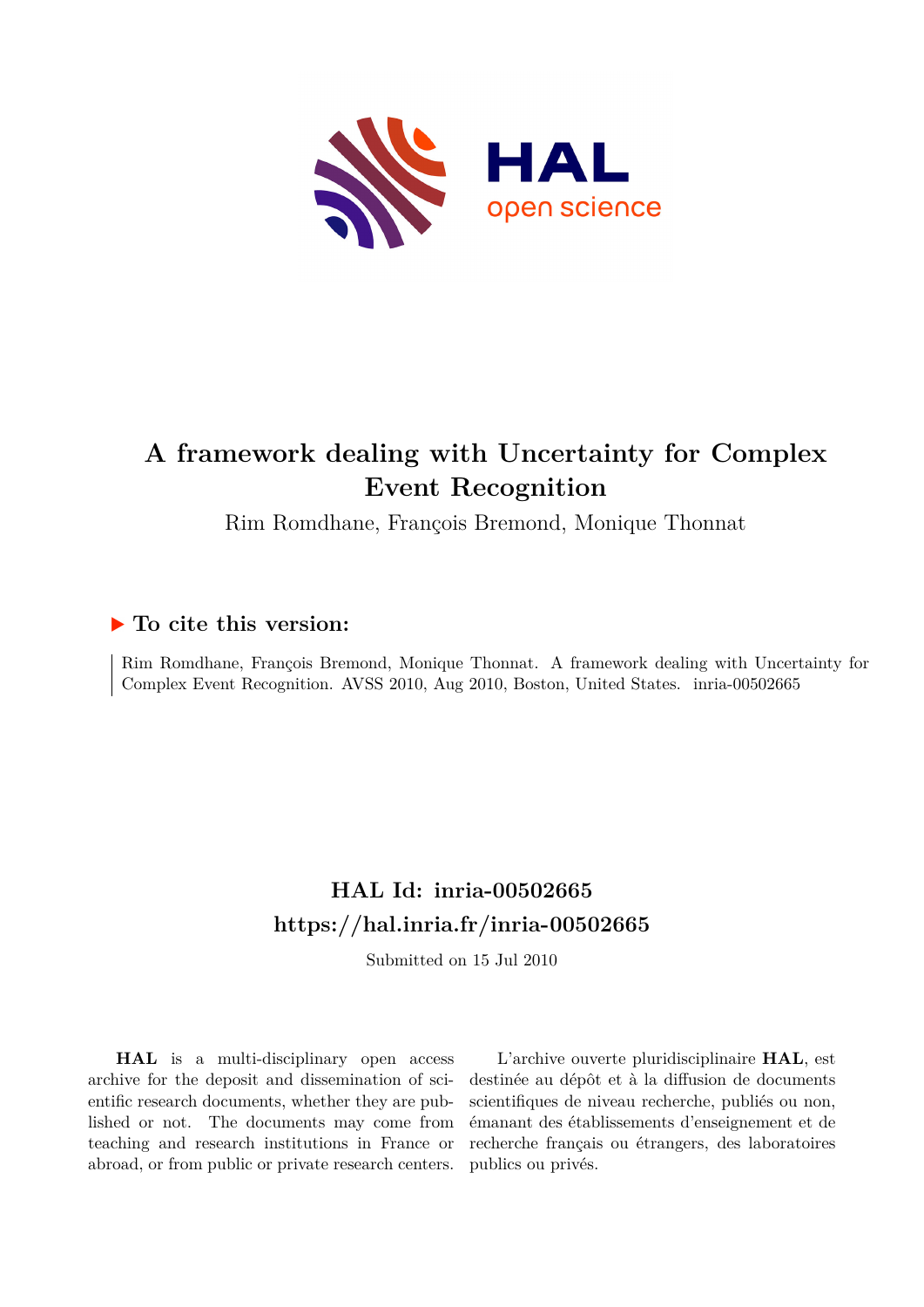# A Framework dealing with Uncertainty for Complex Event Recognition

Rim Romdhane, Francois Bremond, Monique Thonnat INRIA Sophia Antipolis, PULSAR team 2004, route du Lucioles, BP93 06902 Sophia Antipolis Cedex France

Rim.Romdhane@sophia.inria.fr, Francois.Bremond@sophia.inria.fr, Monique.Thonnat@sophia.inria.fr

### Abstract

*This paper presents a constraint-based approach for video event recognition with probabilistic reasoning for handling uncertainty. The main advantage of constraintbased approaches is the possibility for human expert to model composite events with complex temporal constraints. But the approaches are usually deterministic and do not enable the convenient mechanism of probability reasoning to handle the uncertainty. The first advantage of the proposed approach is the ability to model and recognize composite events with complex temporal constraints. The second advantage is that probability theory provides a consistent framework for dealing with uncertain knowledge for a robust and reliable recognition of complex event. This approach is evaluated with 4 real healthcare videos and a public video ETISEO'06. The results are compared with state of the art method. The comparison shows that the proposed approach improves significantly the process of recognition and characterizes the likelihood of the recognized events.*

# 1. Introduction

In the literature, many video event recognition systems have been described [11, 16, 17]. However, these systems are not robust enough for coping with computer vision challenges, such as illumination changes, segmentation issues and occlusions [3]. Most of these systems do not handle the uncertainty in the event recognition process. Most of the previous approaches able to recognize events and handling uncertainty, are 2D approaches which model an activity as a set of pixel motion vectors [4, 14]. These 2D approaches can only recognize short and primitive events but cannot address composite events.

We propose a constraint-based approach for real-world video interpretation based on probabilistic reasoning for composite event likelihood computation. The main goal is to improve the techniques of video data interpretation taking into account the imprecision and uncertainty of low level data. To attain our goal, we extend the event recognition approach described in [17] for a robust recognition and we compute the likelihood of the event recognition. Likelihood can be defined as the probability or degree of trust that an event occurs. This approach is tested on healthcare videos and ETISEO'06.

The paper is organized as follow: in section 2, we review the related work. In section 3 and 4 we describe the different stages and the main contribution on the proposed video interpretation framework for composite events recognition. The experiments realized to evaluate the proposed method are shown in the section 5. Finally, we present the conclusion in the section 6.

## 2. State of the art

The research field of event representation and recognition has been very active during the last decade. Event recognition approaches can be classified into two main categories: probabilistic approaches and constraint-based approaches. This section describes several of these approaches and a short discussion on the remaining open issues. The main probabilistic approaches that have been used to recognize video events include neural networks [1, 2], Bayesian classifier [13] and Hidden Markov Models (HMM)  $[6, 9, 12]$ . The two first approaches (i.e. neural networks and Bayesian classifiers) are well adapted to combine observations at one time point, but they have not a specific mechanism to represent the time and temporal constraints between visual observations. For instance, Dynamic Bayesian Networks (DBN) have been used successfully to recognize short temporal actions [8], but the recognition process depends on time segmentation: when the frame-rate or the activity duration changes, the DBN has to be re-trained. The main advantage of Bayesian networks is that they are able to model the uncertainty of the recognition by using probabilities based on Bayes Theory. However, they have two main drawbacks. First, the a priori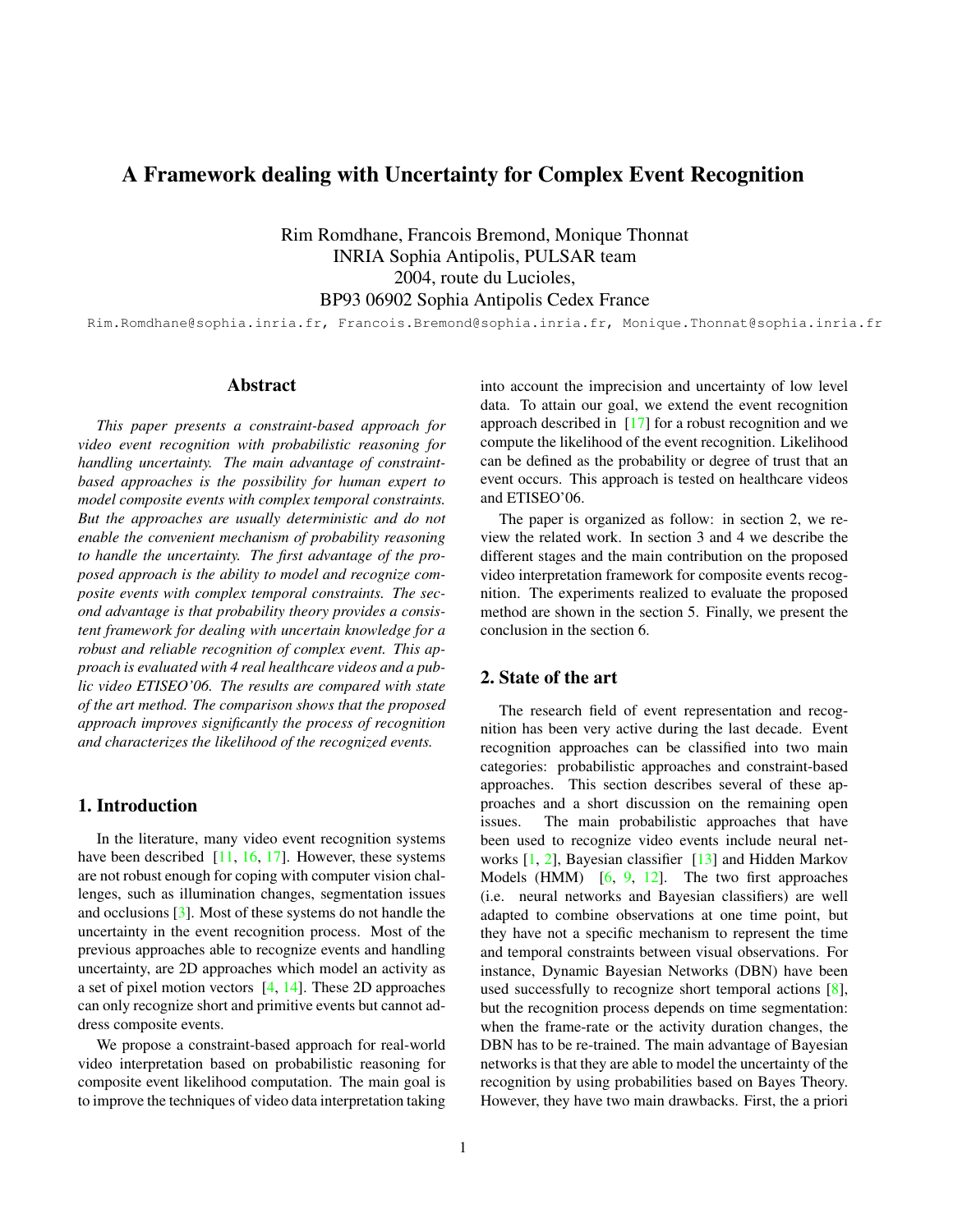probability needs to be learned and this learning stage is often tiresome: due to the construction of the learning set. Second, they have been often used to recognize elementary actions at the numerical level with only one physical object. The advantage of the HMMs compared to NNs and Bayesian classifier is the ability to recognize sequences of events, but they cannot model easily complex temporal relationships (e.g. Allens interval algebra operators) and they are limited when the recognition involves several mobile objects. The probability of being in a state for a mobile object has to be combined with the probability of being in another state for all other mobile objects. This combination leads to combinatorial explosion of the recognition process.

Many probabilistic event recognition approaches can handle uncertainty using a probabilistic framework. For instance, Chomat and Crowley [4] address the problem of probabilistic recognition of activities (such as a person is walking) and hand gestures using local spatio-temporal appearance and the Bayes rules. In [6] the authors introduce the switching Hidden Semi-Markov Model (S-HSMM) to deal with time duration modelling based on the use of discrete coxian distribution. This extension attempts to introduce more semantic in the formalism at the cost of tractability. Constraint-based approaches have been largely used to recognize activities. The main trend consists in designing symbolic networks whose nodes or predicates correspond to the boolean recognition of simpler events. Stochastic grammars have been proposed to parse simple actions recognized by vision modules [10]. Logic and Prolog programming have also been used to recognize activities defined as predicates [5]. Constraint Satisfaction Problem (CSP) has been applied to model activities as constraint networks [15, 16, 18]. For example, Ghallab [7] represents an event as a set of temporal constraints on time-stamped events. The event recognition algorithm implements the propagation of temporal constraints based on the RETE algorithm. The approach proposed by Vu et al [17] uses similarly a declarative representation of event defined as a set of spatio-temporal and logic constraints. This approach is very performant in term of composite event recognition with complex temporal constraint and in term of temporal execution time but it made two strong assumptions: 1) good detector (all persons are correctly detected) 2) good tracker (all persons are correctly tracked). The constraint-based approaches have shown their efficiency in term of complex event recognition. However, these approaches do not handle the uncertainty of the recognition process leading to recognition errors in complex situations. Thus, in this paper, we propose a new constraint based approach for reliable and robust complex event recognition with probabilistic reasoning.



Figure 1. Overview of the proposed Event Recognition Framework.



Figure 2. Contextual elements of the scene.

# 3. Overview of the proposed Video Interpretation Framework

The proposed event recognition approach is based on a video interpretation framework described in figure 1. The video event framework takes as input video streams and a priori knowledge. The a priori knowledge is all the information used by the event recognition process to infer high semantically representation of the scene. This knowledge is composed of 3D geometric information (i.e. empty scene model, camera calibration) and pre-defined event models. The framework contains a vision component (e.g. detection, classification and tracking tasks) and an event recognition component. In this section, we detail the a priori Knowledge of the framework. The event recognition component is detailed in the section 4.

# 3.1. 3D Geometric Information

The 3D geometric information includes in particular a decomposition of the 3D scene ground-floor into a set of zones of interest corresponding to the equipment 3D projection on the ground floor which are the main contextual elements for the event recognition process (Figure 2). The green colour represents the walls, the pink coulor is used for the equipment and the red is for zones of interest.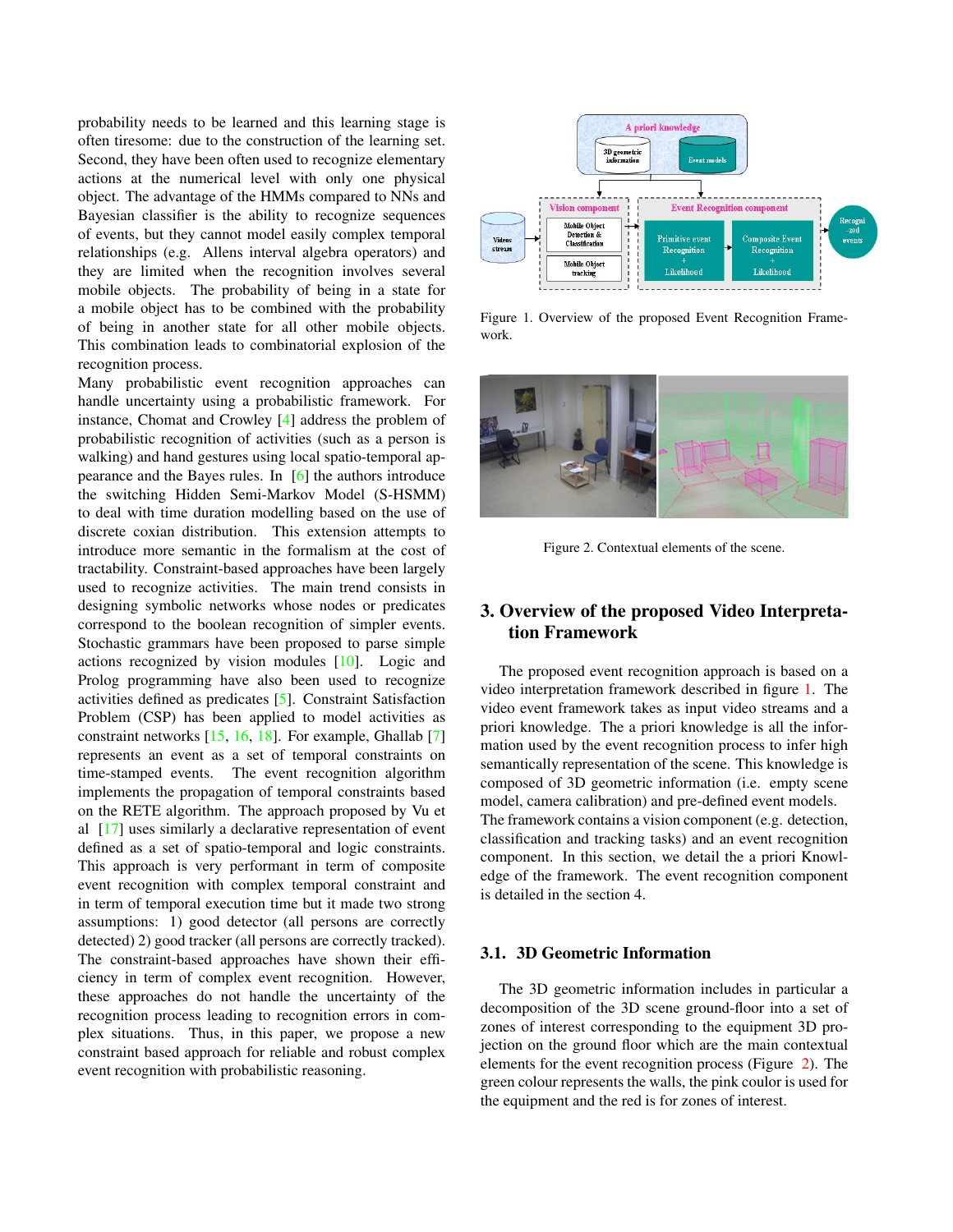PrimitiveState (Inside-zone, PhysicalObjects ((p: Person), (z: Zone)) **Constraints** (( $p$  in  $z$ )) Action (Priority "Normal")

PrimitiveEvent (moves-close-to, PhysicalObjects ((p: Person), (eq: Equipment)) **Components** ((s-far: PrimitiveState far-from (p, eq)) (s-close: PrimitiveState close-to (p, eq))) **Constraints** ((s-close's **Duration** <= Threshold) (s-far before-meet s-close)) Action (Priority "Normal")

```
CompositeEvent (person-interacts-with-TV,
  PhysicalObjects ((p: Person), (eq: equipment), (z: Zone))
  Components (c1: PrimitiveEvent stay-at-TV (p, eq)),
              (c2: PrimitiveState inside-zone-use-TV (p, z)),
  Constraints ((c1 meet c2)
              (c1's Duration >=threshold_{useTV})
              (c2's Duration \leq threshold<sub>useTV</sub>)
              (z's Name=zone-use-of-TV)
              (eq's Name=TV)
 Action (Priority "Normal")
```


## 3.2. Event Models

The event models correspond to the modelling of all the knowledge used by the system to detect event occurring in the scene. The description of this knowledge has to be declarative and intuitive (in natural terms). In this work, we propose to represent the activities of interest into a formal model that satisfies a number of spatial and temporal constraints by using the event description language proposed by Vu et al. [17]. We have used this language to address complex activity recognition involving several physical objects of different types (e.g. person, equipment) in a scene observed by video cameras over an extended period of time.

There are four types of activities: primitive states, composite states, primitive events and composite events. A state describes a stable situation in time characterizing one or several physical objects. A primitive state (e.g. a person is located inside a zone) corresponds to a spatio/temporal property directly computed using the vision component results. A composite state is a combination of primitive states. An event is an activity containing at least a change of state value between two consecutive times (e.g. a person enters a zone of interest: he/she is outside the zone and then inside). A primitive event corresponds to a change of primitive state value and a composite event is a combination of primitive events. An event (and more generally any activity) is composed of five elements:

- Physical objects: including mobile objects (e.g. persons, equipment or zones of interest).

- Components: corresponding to the sub-events composing

the event.

- Forbidden components: corresponding to the events which should not occur during the main event.

- Constraints:conditions between the physical objects and/or the components including symbolic, logical, spatial and temporal constraints.

- Action: describes the actions to be taken when the event is recognized.

Composite events are also called in video understanding community complex events, behaviours and scenarios. We illustrate in figure 3 as examples the primitive state insidezone (person P is inside a zone Z), the primitive event moves-close-to (corresponding to the change of person position and moving close to an equipment) and a composite event person interacts with an equipment (TV). This model consists of a person being close to the equipment, inside the defined zone of use of the equipment and during a long enough time (duration of use of the equipment). This composite event contains three physical objects, two components, and three constraints.

# 4. Event Recognition Process with uncertainty handling

We propose two extensions of the event recognition algorithm [17]. The first extension consists in the dealing of the crisp aspect in the process of spatial primitive state detection for a robust recognition. The first algorithm (algorithm 1) deals with mis-detection and allows a large recognition of events. The second extension consists in the computation of the likelihood of the event recognition based on the reliability computation of its components (algorithm 2). The reliability measures describe the visual quality of the analysed data and the temporal coherence of the obtained mobile object attribute values. In the next section we detail the two proposed algorithms.

# 4.1. Robust Recognition

The algorithm [17] is based on a crisp method for the recognition of states and events. The first extension consists in a non binary interpretation of the spatial primitive states based on [0, 1]-valued Gaussian functions.

The proposed algorithm 1 (figure 4) takes as input the mobile object (i.e. person) coordinates at each time instant t and the 3D coordinates of contextual objects (i.e. 3D projection coordinates of zones and equipment on the ground). The algorithm computes the distance of the person (represented by the position of its feet corresponding to the middle of the bounding box bottom segment) to the different borders of the contextual zone and the distance that it takes into account is the minimum of all these distances (the closest one). This distance is zero when the person is inside the zone and the distance is high if the person is far from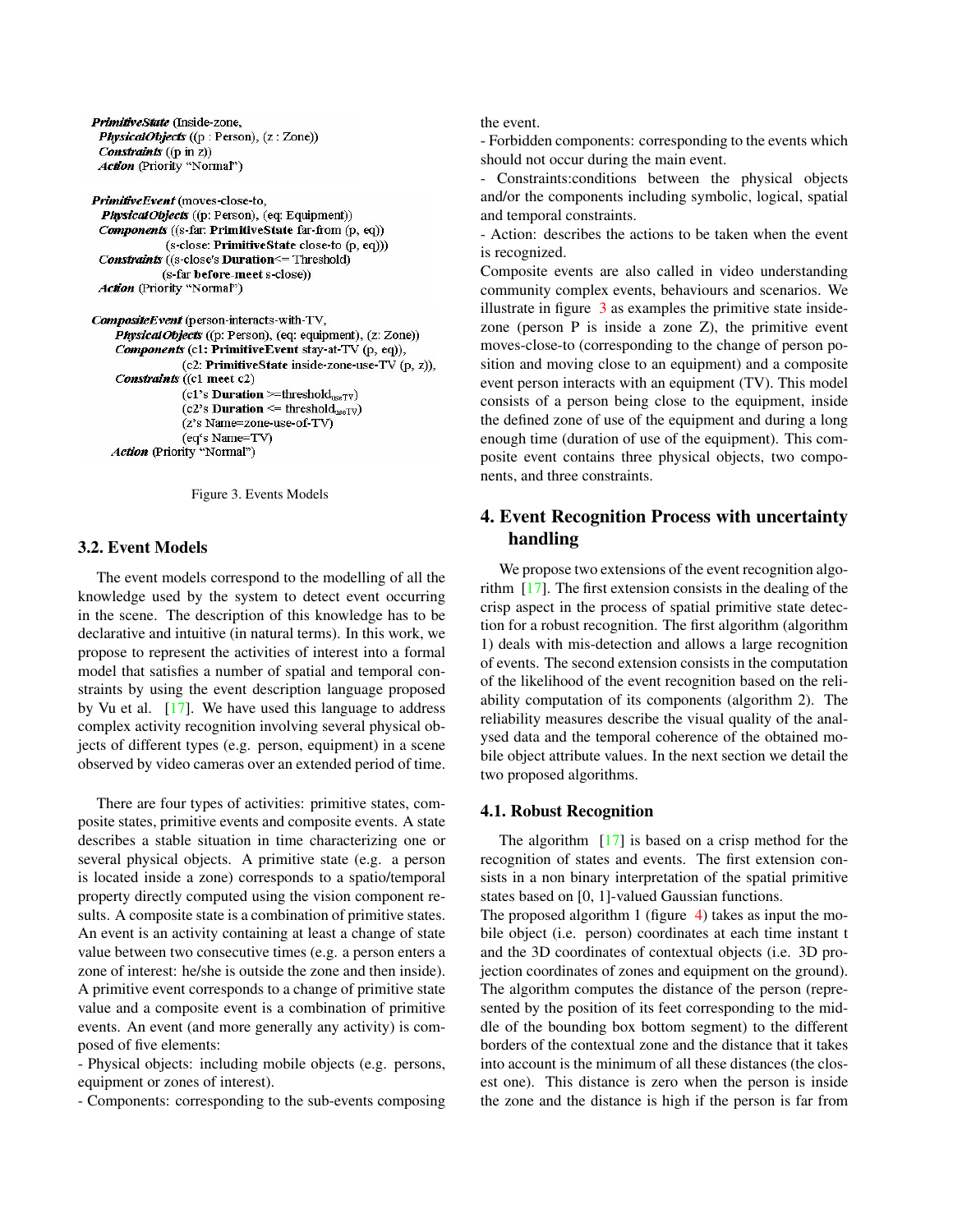

Figure 4. Inputs and outputs of the algorithm 1.



Figure 5. Event recognition likelihood computation algorithm.

the zone. Based on this distance, it computes the Gaussian probability P(S) that a primitive state occurs within the zone as shown in (Eq.1). The event is recognized when the computed probability is over a predefined threshold. The variance  $\sigma$  is learned experimentally.

$$
P(S) = \frac{1}{\sqrt{2\pi\sigma^2}} e^{-\frac{d^2}{2\sigma^2}}
$$
 (1)

### 4.2. Likelihood of the Event Recognition process

The second extension (algorithm 2) consists in the computation of the likelihood of the recognition of an event based on the reliability computation of its components (see section 3.2). The algorithm 2 takes as input the mobile object (i.e. person) instantaneous features values, creates a temporal history of these features values, estimates how much the mobile object features vector deviates from an estimated distribution model and then computes the likelihood of a recognized event (figure 5). We believe that the temporal and spatial coherency of the mobile object features is the key to evaluate the event recognition process. In the following, we detail the process of the computation of the likelihood for the primitive state and composite events.

### 4.2.1 Likelihood of Primitive State Recognition

A primtive state (see section 3.2) is modelled based on the physical objects involved in the state (mobile objects (i.e. person), contextual objects (i.e. zones, equipment,...)) and spatio-temporal constraints.

# begin initialization  $\sigma_0 = 0$ ;  $\mu_0 = x_f$ for each feature f do for each iteration t  $(t >= 1)$  do  $\mu_i = \frac{i-1}{i}\mu_{i-1} + \frac{1}{i}(x_f)_i$ <br>  $\sigma_i^2 = \sigma_{i-1}^2 + \frac{i-1}{i^2}((x_f)_i - \mu_{i-1})^2$ end end end

Figure 6. algorithm for parameters learning.

The primitive state likelihood  $P_t(S)$  is computed based on the combination of the mobile object (Mo) reliability.

The computation of mobile object reliability aims at evaluating how well the classification, detection and tracking of mobile objects work.

The reliability computation method consists mainly in estimating how much the mobile object features vector deviate from an estimated distribution model.

For that, a vector of seven features (motion step, velocity, direction, 3D height, 3D width and temporal trajectory coherency)  $F = \{f_1, \dots, f_7\}$  (figure 7) that best characterize the mobile object is extracted. These features are detailed in the next section.

For each feature value  $x_f$  we compute respectively the instantaneous reliability  $P_{inst}^f$  at time instant T as a Gaussian probability density function with parameters  $(\mu_f,$  $\sigma_f$ )(Eq 2). The Gaussian parameters ( $\mu_f$ ,  $\sigma_f$ ) are learned based on the algorithm detailed below  $(6)$ . This algorithm allows to learn iteratively and fastly the parameters ( $\mu_f$ ,  $\sigma_f$ ) values for a large learning database. As the value of i increases, the ratio  $\frac{i-1}{i^2}$  becomes very low and has less impact on the calculated value of  $\sigma_i$ . For the 3D height (H), 3D width (W) and shape ratio (Sr) features (see next section), we learn experimentally a Gaussian model for a person with  $(\mu_H = 160 \, , \sigma_H = 56)$  ( $\mu_W = 50, \sigma_W = 35$ ) and ( $\mu_{Sr} = \mu_W /$  $\mu_H$ ,  $\sigma_{Sr} = \sigma_W / \sigma_H$ ).

We believe that to have a global idea about the feature reliability value at time instant t, it is important to consider not only the instantaneous value but also the previous ones. Thus we compute the temporal reliability (Eq 3) in a temporal window based on previous reliability values  $P_{temp}^f(t \leq T)$ . The value  $e^{-(T-t)}$  corresponds to the cooling function of the previous computed reliability values. It can be interpreted as cooling factor for reinforcing the newer values and giving less importance to the previous ones.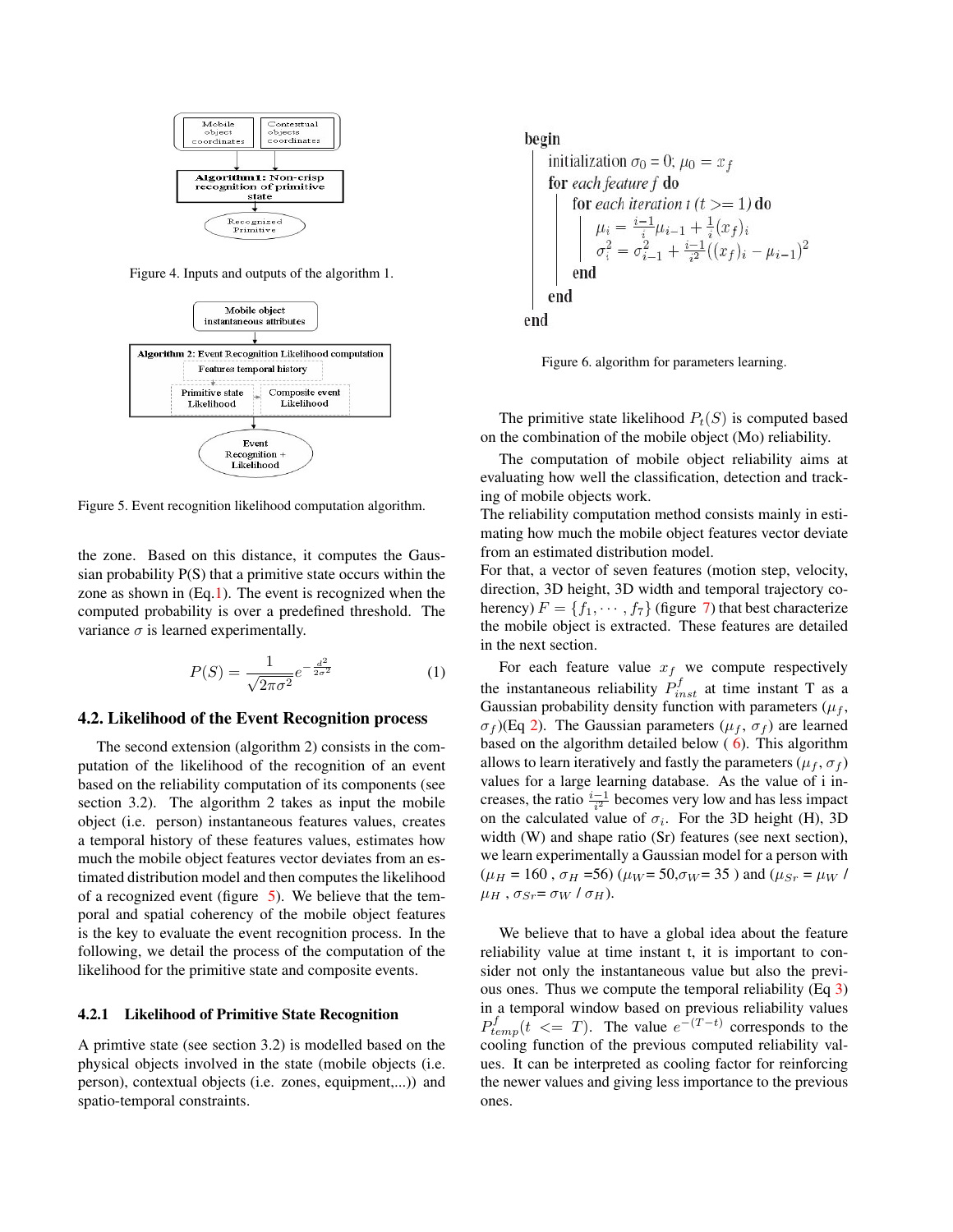

Figure 7. Mobile object features.

$$
P_{inst}^f(T) = e^{-\frac{(x_f - \mu_f)^2}{2\sigma_f^2}}
$$
 (2)

$$
P_{temp}^f(T) = \frac{P_{inst}^f(T) + \sum_{t < T} e^{-(T-t)} P_{temp}^f(t)}{\sum_{t < T} e^{-(T-t)}} \tag{3}
$$

The mobile object reliability is then computed based on its features reliability according to the total probability (see Eq  $4$ )

$$
P_t(S) = P_t(Mo/F) = \sum_{f \in F} P(Mo/f).P(f/F)
$$

$$
= \sum_{f \in F} P_{temp}(f).P(f/F)
$$
(4)

#### (1) Motion Step (MS)

The motion step is defined as the 3D coordinate difference at two consecutive time instants t and t-1. If the mobile object is well tracked, this motion step is rather small. As many event models are based on the mobile object displacement, this feature is a key to deal with the recognition of the events.

### (2) Velocity (V)

When a mobile object is wrongly identified and tracked, the velocity value  $V = \sqrt{V_x^2 + V_y^2}$  could increase abnormally. Thus, this feature has an important impact on the quality of the recognition therefore we propose to compute the reliability of this feature.

We compute, first, the value of mobile object velocity based on its n (n= 10) previous positions over time and then we calculate the velocity difference of the tracked object at instant t and t-1.

### (3) Direction (D)

In general the direction of a mobile object changes smoothly, thus an important change of the mobile object direction is usually the consequence of tracking errors. For this reason we consider that direction is also an important feature to evaluate the mobile object reliability. We calculate the angle value of the movement direction based on 2D coordinates of the mobile object at instant t and t-1. The value of this angle is in the interval  $[0, 2\pi]$ .

### (4) 3D Height (H) and (5) 3D Width (W) features

The value of the 3D height and 3D width is very important for the classification of a mobile objects as a person. If a mobile object is wrongly classified, it could be not detected and tracked and no event could be recognized.

### (6) Shape Ratio(Sr)

The shape ratio of a mobile object at time instant t is computed as follow

$$
SR_t = W_t / H_t \tag{5}
$$

Errors in vision algorithms can cause a large change in the value of the shape ratio.

## (7) Temporal Trajectory Coherency (TTC)

The mobile object trajectory is defined as the localization of the mobile object during an interval of time. Characterize the trajectory coherency of a mobile object over time is an important feature for the evaluation of the likelihood of the event recognition process. In order to estimate correctly this feature, we need to observe the mobile movement in a long enough temporal interval  $\delta_t$ . We consider that ten frames are long enough for this estimation.

To evaluate the trajectory coherency, we use linear regression formalism. Given a sample of the coordinates (xi, yi), i=1,...n of a mobile object, we aim at determining if this sample fits a linear model:  $Y_i = aX_i + b$ ;

Based on the least squares method, our goal is to find the equation of the affine function that minimizes the sum of the squared deviations of the points to this affine function. First, we compute the empirical average of the xi  $(\bar{x})$  and yi  $(\bar{y})$  (Eq 6), the empirical variance of the xi  $(S_X^2)$ , the empirical covariance  $(S_{XY})$  (Eq 7) and the affine function parameter (a, b) are then calculated. The vertical distance  $(\varepsilon_i)$  between the affine function and a trajectory point (xi, yi ) is called the error (Eq 8).

The reliability of the trajectory coherency is calculated based on the error  $\varepsilon_i$  (Eq 9).  $s_{min}$  and  $s_{max}$  are predefined thresholds.

$$
\bar{x} = \frac{1}{n} \cdot \sum_{i=1}^{n} (x_i); \quad \bar{y} = \frac{1}{n} \cdot \sum_{i=1}^{n} (y_i)
$$
 (6)

$$
S_X^2 = \frac{1}{n} \cdot \sum_{i=1}^n (x_i - \bar{x})^2; \ \ S_{XY} = \frac{1}{n} \cdot \sum_{i=1}^n ((x_i - \bar{x})(y_i - \bar{y})) \tag{7}
$$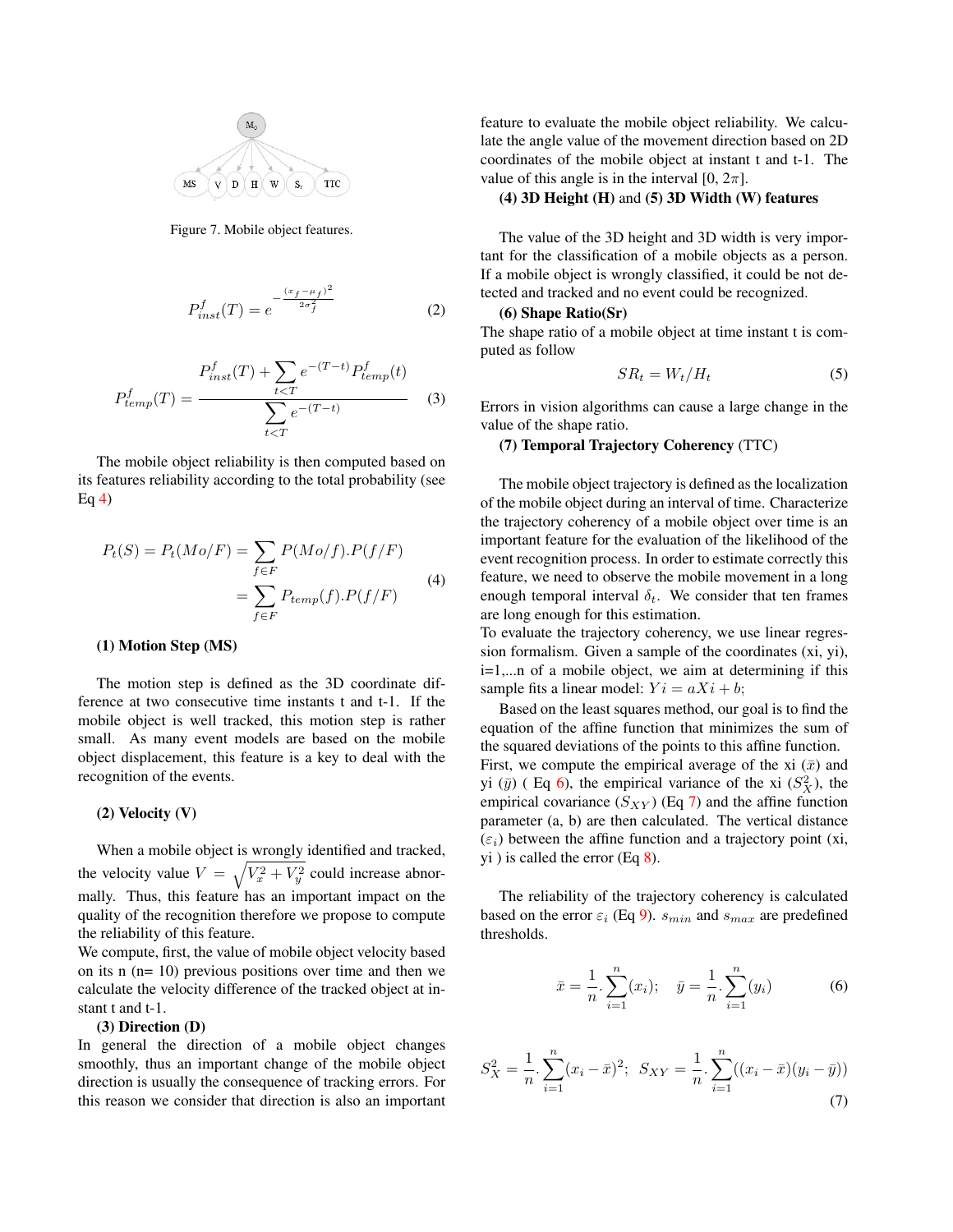$$
a = \frac{S_{XY}}{S_X^2}; \quad b = \bar{y} - a.\bar{x}; \quad \varepsilon_i = y_i - ax_i - b \tag{8}
$$

$$
\text{TTC}Likelihood = \begin{cases} 1 & \text{if } |\varepsilon_i| <= s_{min} \\ \frac{(\varepsilon_i + s_{max})}{(s_{max} - s_{min})} & \text{otherwise} \end{cases} \tag{9}
$$

### 4.2.2 Likelihood of Composite Event Recognition

A composite event (see section 3.2) is modelled based on the description of the involved physical objects (mobile objects (i.e. person), contextual objects (i.e. zones, equipment,...)) and a combination of states and events with spatio/temporal constraints.

The first idea to handle the uncertainty is to assign at the event modelling step a coefficient of importance level or priority  $\alpha_i$  for each component  $c_i$  of the composite event model (see figure 9). This coefficient value which is defined by the expert expresses which components are more important for the recognition of the event and allow a more flexible event modelling. At the event recognition step, the recognition of composite events is based on the recognition of its sub-events (i.e. primitive states and primitive events that compose it). The composite event likelihood  $C_E$  is computed with Bayes theorem (Eq 10). P( $C_E$ ) is the prior probability of  $C_E$ , it is the probability that  $C_E$  is correct before the sub-event  $C = \{c_1, \dots, c_n\}$  were detected.  $P_t(C|C_F)$  is the conditional probability of the sub-event given that the hypothesis  $C_E$  is recognized.  $P_t(C|C_E)$  is called the likelihood and P(C) is the marginal probability. These probabilities are learned based on statistical method from a set of representative training sequences. Finally we compute the ratio  $P_t(C_E|C)/P_t(\neg C_E|C)$  (see Eq 11) with  $\neg C_E$  is equal to  $C_E$  = false. If the ratio value is upper than 1, the recognition of the composite event has a high chance to be correct. The figure  $8$  shows a Bayesian representation of the composite event 'interaction-With-chair' composed of two sub-events 'inside-zone-Balance' and 'closeto-chair' and the corresponding probability table.

$$
P_t(C_E|C) = \frac{P_t(C|C_E).P(C_E)}{P(C)}
$$
  
= 
$$
\frac{\prod_{i=1}^n P(c_i|C_E).P(C_E)}{P(C)}
$$
 (10)

$$
\frac{P_t(C_E|C)}{P_t(\neg C_E|C)} = \frac{P_t(C|C_E).P(C_E)}{P_t(C|\neg C_E).P(\neg C_E)} = \frac{\prod_{i=1}^n P(c_i|C_E).P(C_E)}{\prod_{i=1}^n P(c_i|\neg C_E).P(\neg C_E)} \tag{11}
$$



Figure 8. Bayes network and its probability table.

```
CompositeEvent (person-interacts-with-TV,
  PhysicalObjects ((p: Person), (eq: equipment), (z: Zone))
  Components (c1: Primitive Event stay-at-TV (p, eq), \alpha_1),
               (c2: PrimitiveState inside-zone-use-TV (p, z), \alpha_2),
  Constraints ((c1 meet c2)
               (c1's Duration >=threshold_{useTV})
               (c2's Duration \leq threshold<sub>useTV</sub>)
               (z's Name=zone-use-of-TV)
               (eq's Name=TV)
 Action (Priority "Normal")
```
Figure 9. A priority coefficient is assigned to each of the event components.

# 5. Experimental results

The proposed method was tested in two different applications. First, 4 real world videos of healthcare application with 4 actors were tested. Because of change of luminosity, cameras vibration and noise of video acquisition, these videos have bad quality so that the vision chain algorithms (segmentation, classification, detection and tracking) fails sometimes to provide correct outputs (misclassification, misdetection). We compare the different results with the ground truth data (GT). The ground truth data is defined at the event level. It contains only the event occurring in the scene. For performance evaluation, we use classical metrics. When the system correctly recognizes an event a true positive (TP) is scored. A false positive (FP) is scored when an incorrect event is recognized. If an event occurs and the system does not report it, a false negative (FN) is scored. We use two standards metric  $(Eq 12)$ : the precision  $(P)$  and the sensitivity (S) . The precision is the ratio between the numbers of true positive (correct recognition) and the sum of the numbers of true and false positive. The sensitivity is the ratio between the number of true positive and the sum of the numbers of true positive and false negative.

$$
P = \frac{TP}{TP + FP}; \quad S = \frac{TP}{TP + FN} \tag{12}
$$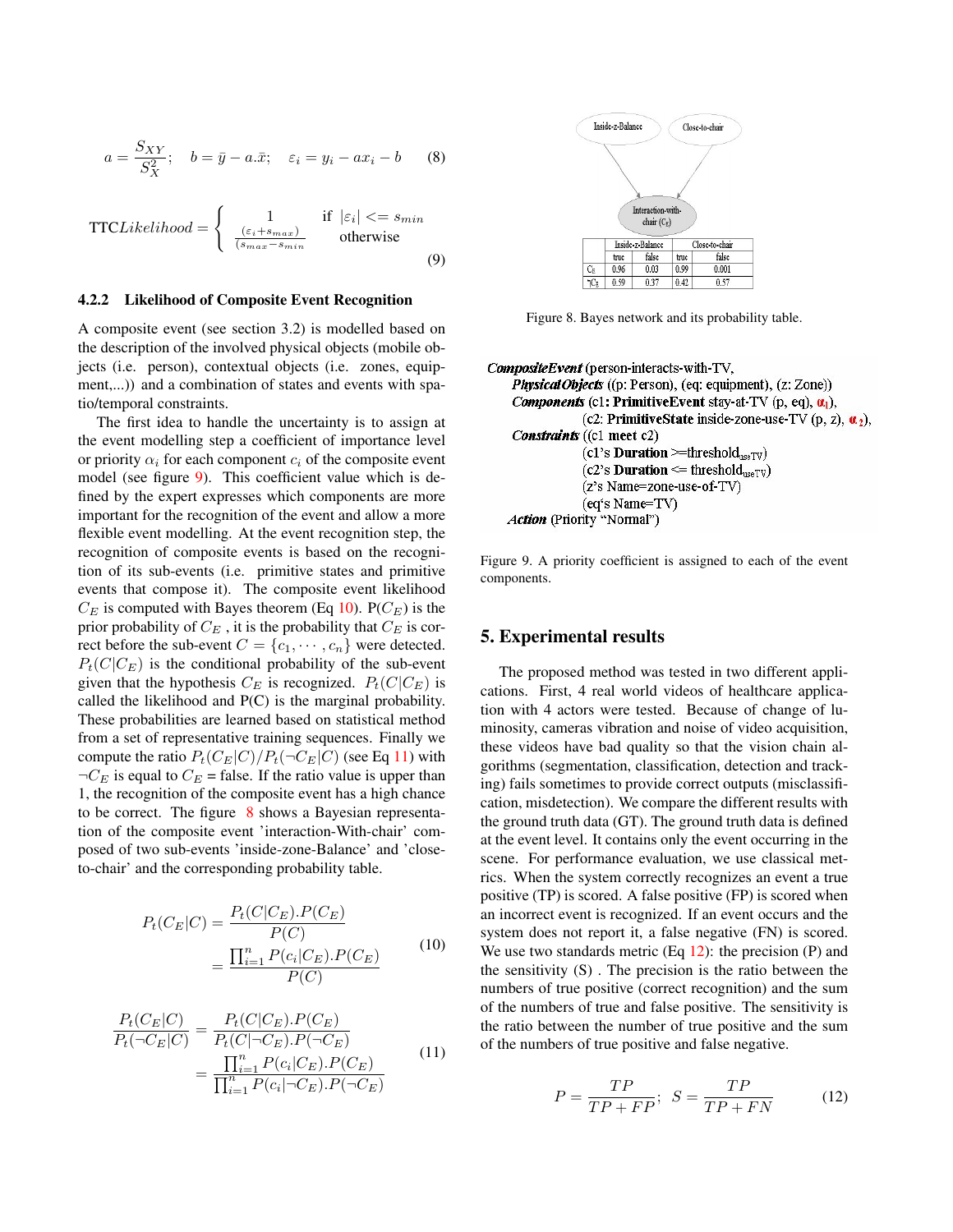| Algo                                       | <b>Crisp Algo/UH Algo</b> |           |      |       |         |         |
|--------------------------------------------|---------------------------|-----------|------|-------|---------|---------|
| <b>Events</b>                              | <b>GT</b>                 | <b>TP</b> | FP   | FN    | $S(\%)$ | $P(\%)$ |
| <b>Primitive Event and primitive state</b> |                           |           |      |       |         |         |
| Person-Walking                             | 5                         | 2/5       | 3/10 | 2/0   | 50/100  | 40/33   |
| Inside-zone-Balance                        | 35                        | 14/21     | 3/8  | 22/14 | 39/60   | 82/72   |
| Close-to-chair                             | 33                        | 16/21     | 1/1  | 17/12 | 48/63   | 94/95   |
| <b>Composite event</b>                     |                           |           |      |       |         |         |
| interaction-with-chair                     | 21                        | 5/16      | 0/4  | 16/5  | 24/76   | 100/80  |
| Stay-at-Equipment                          | 8                         | 2/5       | 0/0  | 5/3   | 40/62   | 100/100 |
| Move-close-chair                           | $\overline{c}$            | 1/1       | 0/0  | 1/1   | 50/50   | 100/100 |
| interaction-with-TV                        | 10                        | 4/8       | 0/0  | 6/2   | 40/80   | 100/100 |
| Person-reading                             | 3                         | 1/3       | 0/1  | 2/0   | 100/100 | 50/75   |

Table 1. Recognition results of the Crisp (in black)/ UH algorithms (in bleu).

The method was tested also on a public video sequence ETISEO'06. The proposed method is valid for any type of video. Infact, we test some scenarios with important spatial localization changes on ETISEO'06. The scenario positionchanges (figure 10) consists of a person going out of a room, moving to the corridor, stopping near a pillar (figure 11) was recognized correctly with the proposed method. For the crisp algorithm [17], because of the mis-recognition of the primitive state close-Room-Door, the whole scenario was not recognized. In many case when the crisp algorithm fails to recognize an event because of a misdetection, the proposed algorithm with uncertainty handling (UH algorithm) recognizes it correctly. The sensitivity of the proposed algorithm is higher than the crisp one. The precision of the proposed algorithm is high in the case of complex events (Person-reading, interaction-with-chair,...). False positive detection occurs mainly at the borders of zones and equipments as the contextuals objects (i.e. equipments) are very close otherwise less false detection can be scored. The nondetection of false alarms in the case of complex event can be explained by the fact that the scenarios are very constrained and there are unlikely to be recognized by error.

# 6. Conclusions

The lack of mechanisms for handling uncertainty and the imprecision of low level data can lead to recognition errors or mis-recognition of events for real-world videos. Thus, the interest in the approach of event recognition with uncertainty handling is growing rapidly. We propose in this paper an approach to handle the uncertainty of the event recognition. This approach takes into account the event modelling and the event recognition process. The proposed approach

```
CompositeEvent (position-changes,
 PhysicalObjects((p:Person),(z1:Zone),(z2:Zone),(w1:Wall),(w2:Wall))
 Components (c1: PrimitiveState inside-Exit-Room (p, z1)),
              (c2: PrimitiveState close-Room-Door (p, w1)),
              (c3: PrimitiveState inside-zone-corridor (p, z2)),
              (c4: PrimitiveState close-to-pillar (p, w2)))
 Constraints ((c1 before-meet c3)
             (c3 before-meet c4)
             (c3)s Duration >=threshold)
             (c4's Duration <= threshold)
             (z1's Name=roomExit)
             (z2's Name=corridor)
             (w1's Name=RoomDoor)
             (w2's Name=pillar))
Action (Priority "Normal")
```
Figure 10. The composite event "position-changes". This model consists of a person going out of a room, moving to the corridor, stopping near a pillar.



Figure 11. Etiseo'06: Recognition of the composite event "position-changes".

is tested using a health care application and ETISEO'06 database. The experimental results show that in many cases